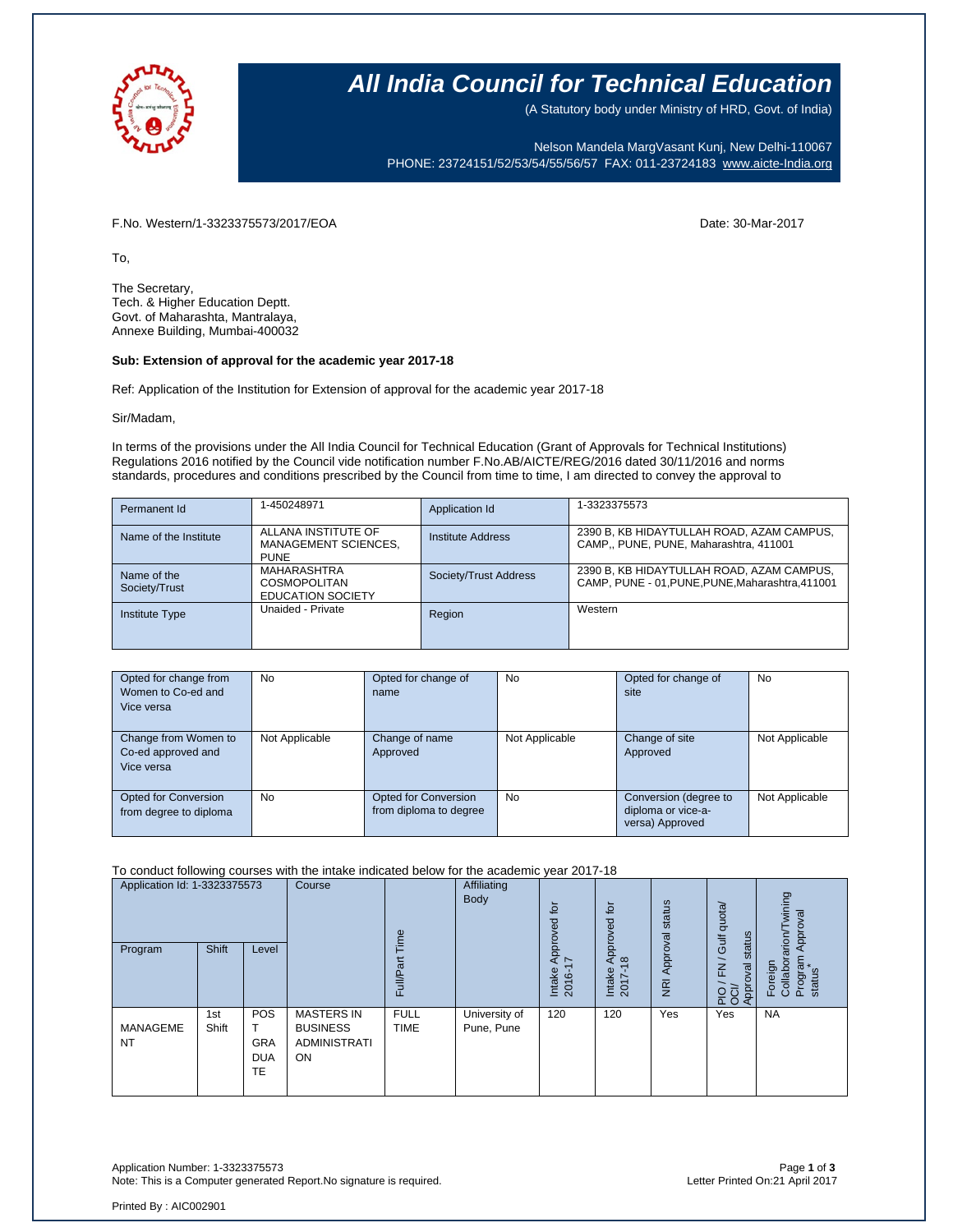

# **All India Council for Technical Education**

(A Statutory body under Ministry of HRD, Govt. of India)

Nelson Mandela MargVasant Kunj, New Delhi-110067 PHONE: 23724151/52/53/54/55/56/57 FAX: 011-23724183 [www.aicte-India.org](http://www.aicte-india.org/)

The above mentioned approval is subject to the condition that

ALLANA INSTITUTE OF MANAGEMENT SCIENCES, PUNE

shall follow and adhere to the Regulations, guidelines and directions issued by AICTE from time to time and the undertaking / affidavit given by the institution along with the application submitted by the institution on portal.

In case of any differences in content in this Computer generated Extension of Approval Letter, the content/information as approved by the Executive Council / General Council as available on the record of AICTE shall be final and binding.

Strict compliance of Anti-Ragging Regulation:- Approval is subject to strict compliance of provisions made in AICTE Regulation notified vide F. No. 37-3/Legal/AICTE/2009 dated July 1, 2009 for Prevention and Prohibition of Ragging in Technical Institutions. In case Institution fails to take adequate steps to Prevent Ragging or fails to act in accordance with AICTE Regulation or fails to punish perpetrators or incidents of Ragging, it will be liable to take any action as defined under clause 9(4) of the said Regulation.

## **Note: Validity of the course details may be verified at www.aicte-india.org**

 **Prof. A.P Mittal Member Secretary, AICTE**

Copy to:

### **1. The Regional Officer,**

All India Council for Technical Education Industrial Assurance Building 2nd Floor, Nariman Road Mumbai - 400 020, Maharashtra

- **2. The Director Of Technical Education\*\*,** Maharashtra
- **3. The Registrar\*\*,** University of Pune, Pune

**4. The Principal / Director,** ALLANA INSTITUTE OF MANAGEMENT SCIENCES, PUNE 2390 B, KB HIDAYTULLAH ROAD, AZAM CAMPUS, CAMP,, PUNE,PUNE, Maharashtra,411001

**5. The Secretary / Chairman,** MAHARASHTRA COSMOPOLITAN EDUCATION SOCIETY 2390 B, KB HIDAYTULLAH ROAD, AZAM CAMPUS, CAMP, PUNE - 01, PUNE,PUNE, Maharashtra,411001

#### **6. Guard File(AICTE)**

**Note: \*\* - Approval letter copy will not be communicated through post/email. However, provision is made in the portal for downloading Approval letter through Authorized login credentials allotted to concerned DTE/Registrar.**